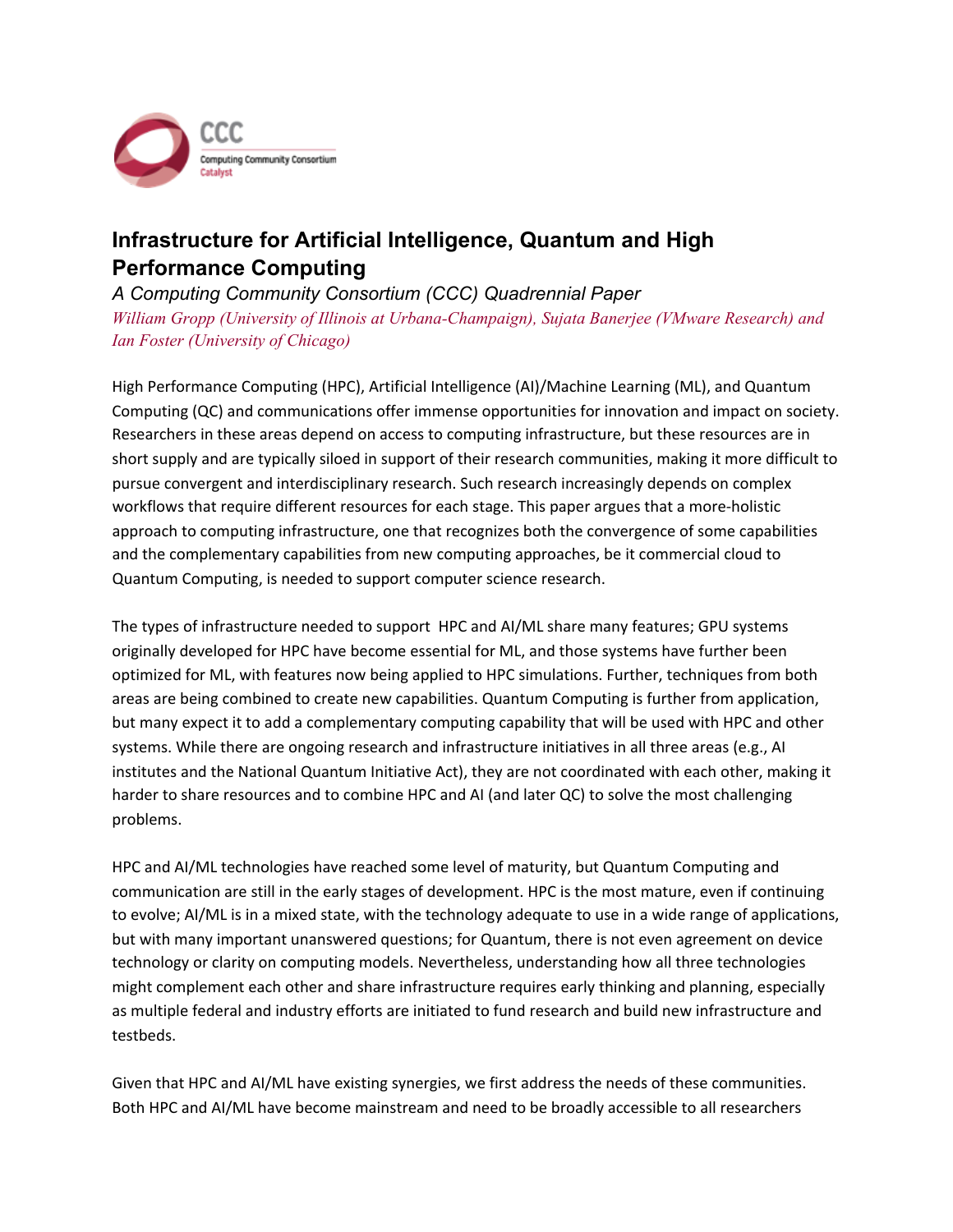across the US. Both need to support the big missions (exascale simulations, training GPT3, etc.) and also the masses of people who need to use these capabilities on a daily basis. HPC, and especially the needs of simulation, are often the bigger driver of needs for massive hardware, while AI/ML is the bigger driver of needs for access to hardware at the low end. In addition, application software is often a bigger barrier than hardware, and is historically not supported well by the federal government. Now that HPC and AI are mainstream, a major challenge is to embed them into the workflows of every aspect of science. That will involve a combination of hardware and software.

 We anticipate that the demand for HPC and AI/ML systems will continue to grow to address unmet needs. Additionally, the end of Dennard scaling is leading to "speciation" in computing. While there are some common elements (in HPC and AI), we are also seeing specialized solutions emerge (e.g., TPU and Cerebras for ML). The need is to support the success of computing (e.g., the broad and growing use of HPC in simulation), the emerging success in data science and in AI/ML, and future specialized accelerators, ranging from near-term to long term and highly speculative—e.g., QC, with neuromorphic somewhere in the middle. Just as the research community has devoted significant efforts to understanding the offload architectures and connectivity to existing and emerging accelerators, there needs to be new research to understand what this would look like for quantum accelerators of the future. While loose coupling may be the starting point, new offload architectures accounting for new workloads and new devices will need further investigation. Further, though quantum accelerators will not be suitable for all ML workloads, understanding where/if they might complement existing AI/ML infrastructure would be a good exploration to conduct.

## **Recommendations**

 Both computational simulation and AI have become vitally important, mainstream, general-purpose research tools. It is vital to US competitiveness that we ensure broad access to associated infrastructure, in the form of HPC, AI/ML and evolving quantum computing hardware. Industry also has a key role in deploying and making available such infrastructure, some of which is already happening.

 Current access is inadequate, due to problems of capability (inadequate peak supply), capacity (inadequate aggregate supply), and usability (inadequate integration with tools and workflows used by different communities). Further, formal coordination between multiple agencies investing in disparate computing resources and testbeds is limited and needs to be fixed. In addition to funding each of the HPC/AI/ML/Quantum infrastructures separately, it will be important to provide funding to support collaborative work across these research communities, as well as, infrastructure support for using these in combined workflows.

 It is essential that adequate cyberinfrastructure be provided to support computer science research and that this infrastructure exploit synergies between HPC and ML, while also providing for the integration of QC as that technology matures. Such cyberinfrastructure will be a combination of co-located resources at computing centers, coordinated access to focused testbeds and to commercial cloud resources. Only in this way will the needs of the most demanding, interdisciplinary research be met.